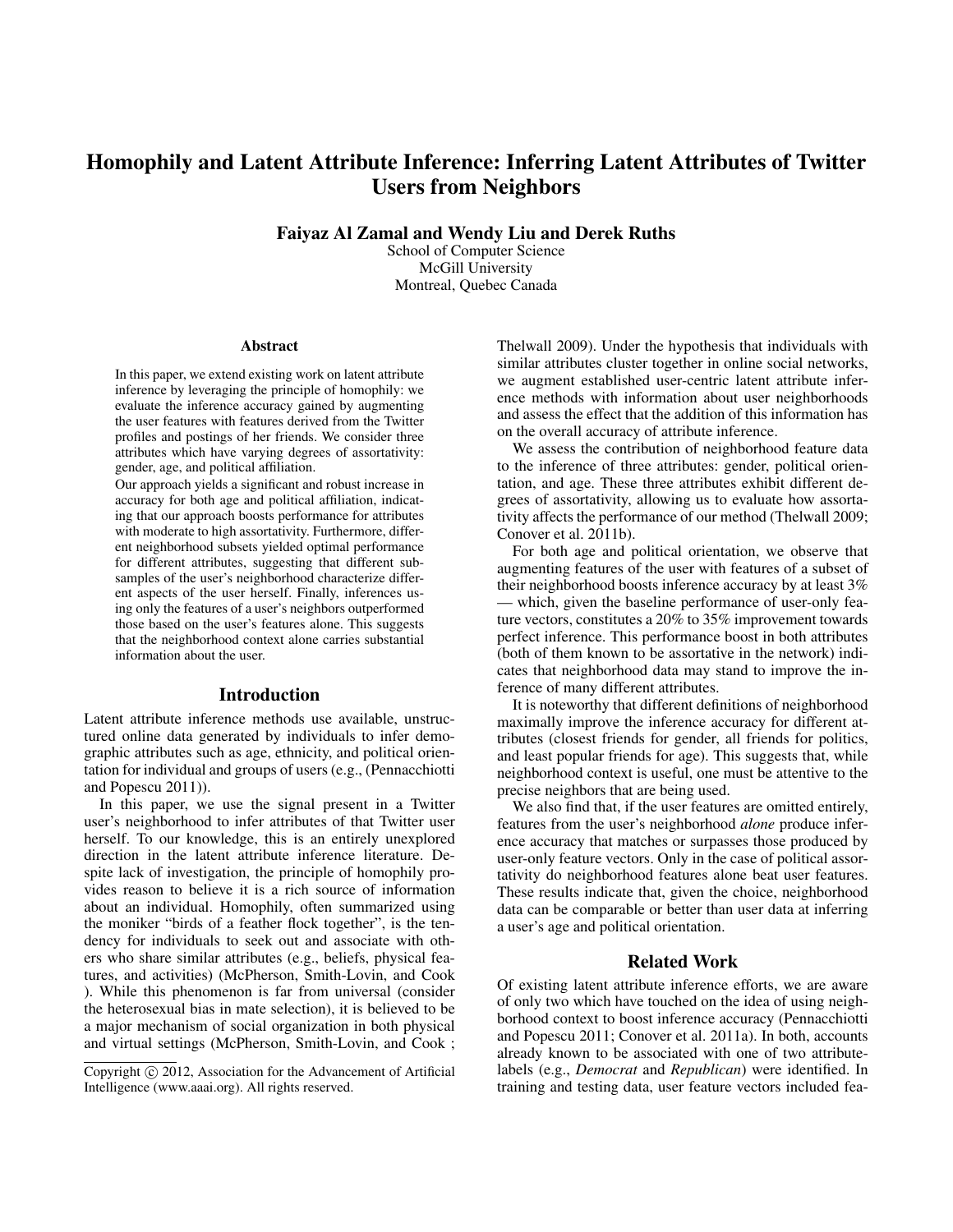tures indicating the degree of their connectivity to these different pre-labeled users. In (Conover et al. 2011a), this was done by identifying strong partisan clusters in the Twitter network prior to building user feature vectors. In (Pennacchiotti and Popescu 2011), commonly friended and mentioned accounts were identified among users with a given attribute (e.g., the accounts of party leaders among Republicans and Democrats).

# Data and Methods

# Data

Each attribute dataset consisted of approximately 400 labeled Twitter users, 200 with one label (e.g., "female") and 200 with a second label (e.g., "male"). In addition, all of the friends of these labeled users were identified as wellFor each of these labeled and neighbor users, the most recent 1000 tweets generated by the user were collected. This comprised a single dataset. It is worth noting that the scale of the datasets (400 users) is much smaller than those used in prior work. This is due in large part to the amount of neighborhood data that needed to be collected for each user — each dataset required more than 100GBs of storage in MySQL.

In order to collect the datasets, it was necessary to (1) decide on the two contrasting labels that would be used and (2) identify users that could be reliably assigned one label or the other. These decisions were specific to the attribute of interest, as described next. In each case, manual inspection of the accounts collected confirmed that the label assignments were correct.

Gender. In this case, the labels were self-evident: *male* and *female*. In order to identify male and female users, we used a technique proposed in (Mislove et al. 2011): we found Twitter accounts for which (1) the user had given a full (first and last) name and (2) the user's first name was one of the top 100 most common names on record with US social security department for baby boys/girls born in the year 2011. 192 male and 192 female labeled users were collected.

Age. We chose to distinguish between individuals aged 18 - 23 (hereafter "18+") and 25 - 30 ("25+"). In order to identify labeled individuals, we used the Twitter spritzer to collect all tweets in which an individual announced his or her own birthday (e.g., "Happy ##th/st/nd/rd birthday to me"). Retweets were ignored. Ultimately, 192 18+ users and 194 25+ users were labeled and collected.

Political orientation. Political users were identified as either Republican or Democrat. Following other prior work analyzing political discourse through Twitter, we identified users labeled as either Republican or Democrat on the wefollow website (http://www.wefollow.com) (Pennacchiotti and Popescu 2011). 200 Republican and 200 Democrat labeled users were collected.

#### Machine Learning Framework

A user's feature vector consisted of a set of N features computed over his microblog content and the same set of  $N$  features computed over the microblogs of a subset of his immediate friends. Some features required pre-processing a subset of labeled users (e.g., in the case of discovering the k-top most discriminating words used by one class of users). It is important to note that neighbor features were always *identical* to those used for the labeled users themselves (e.g., the k-top words evaluated for users were the same words evaluated for the neighbors).

All neighborhood features were the average value of that feature over each of the neighbors (the feature was computed for each neighbor and then averaged over all neighbors).

In order to thoroughly characterize the contributions of neighborhood data to attribute inference accuracy, we tested (1) using different subsets of a user's neighborhood (neighborhood policies) and (2) different ways of combining the user's own features and his neighborhood's features. Each combination of neighborhood policy and feature merging strategy (called a *configuration*) yielded a different dataset. For a given attribute, each configuration dataset had the same number of users, though the presence of neighborhood features and the way these were combined with the user-specific features for each labeled user differed. The neighborhood policies and user-neighbor combining strategies will be covered in a later subsection.

Initially we considered both support vector machines and gradient boosted decision trees (e.g., (Pennacchiotti and Popescu 2011; Burger, Henderson, and Zarrella 2011)) as binary classifiers for each attribute. SVMs consistently outperformed GBDTs, thus here we only report results from SVMs. We used the established SVM library, libSVM (Chang and Lin 2011). We use the radial basis function as the SVM kernel with cost and gamma parameters chosen using a grid search technique.

## Features

Prior work in this area offers a rich set of different user features based on tweet text. We chose to include almost all of them as well as some new ones we devised.

 $k$ -top words. The k most differentiating words used by each labeled group were included as individual features (Pennacchiotti and Popescu 2011; Rustagi et al. 2009; Burger, Henderson, and Zarrella 2011).

 $k$ -top stems. Plurals and verb forms can weaken the signal obtained from k-top words by causing forms of the same word to be handled as separate words (e.g., "houses", "housing", and "house" are all derived from the stem "hous"). To address this, we passed all words through the Lovins stemmer and obtained the k-top differentiating stems for each labeled group (Lovins 1968).

 $k$ -top digrams and trigrams. In the training data, the  $k$ most differentiating digrams and trigrams were identified for both labels (Rao et al. 2010; Burger, Henderson, and Zarrella 2011).

 $k$ -top co-stems. In prior work, the ends of words (e.g., conjugations, plurals, and possessive marks) were shown to give notable signal about a variety of blog author attributes (Lipka and Stein 2011). These strings, called *co-stems*, can be obtained by subtracting the stem returned by the Lovins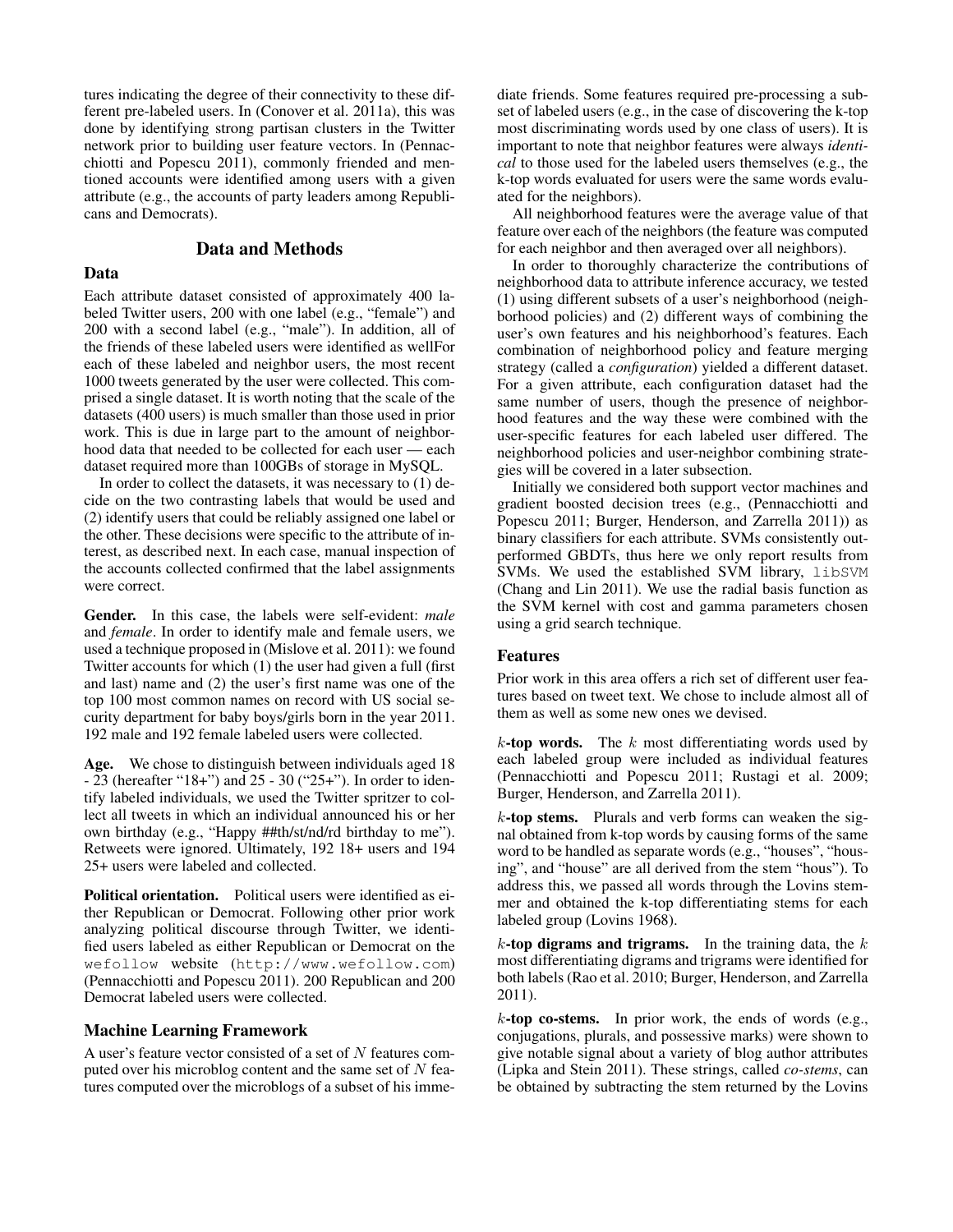stemmer and processing only the ending that remains (i.e., the word minus the stem).

k-top hashtags. Hashtags operate as topic labels. Prior work has shown that the extent to which topics are attributespecific, they can be used for attribute inference (Pennacchiotti and Popescu 2011; Conover et al. 2011a).

Frequency statistics. We also included a number of frequency statistics (some of which appeared in (Rao et al. 2010)): tweets, mentions, hashtags, links, and retweets per day.

Retweeting tendency. The extent to which an individual propagates information was included by computing the ratio of retweets to tweets (Rao et al. 2010).

Neighborhood size. The ratio between number of followers and number of friends has been used as a measure of a user's tendency towards producing vs. consuming information on Twitter (Rao et al. 2010). We incorporated this as a feature as well.

Note that, while the neighborhood size, retweeting tendencies, and frequency statistics could be computed directly for an arbitrary user, the k-top words/n-grams/stems/costems/hashtags were attribute-specific and had to be precomputed from a separate set of labeled users. This was done prior to computing any feature vectors for a given attribute. A value of  $k = 20$  was used for all k-top features. Small changes to  $k$  did not affect overall performance, though small values of k introduced noise and much larger values of  $k$  made it difficult to obtain meaningfully differentiating terms.

#### Neighborhood Policies

In this study, we evaluated four different policies for selecting friends for inclusion in a user's neighborhood feature set. It is noteworthy that we included only friends (not followers) in this analysis since these correspond most directly to the principle of homophilic association (in Twitter, a user can exercise greater selectivity over who she follows than who follows her).

All. Under this policy, all of a Twitter user's friends were included.

n-most popular. Here, (hereafter, *Most*), the n-most popular friends were selected. Popularity was assessed in terms of number of followers.

n-least popular. Under this policy (*Least*), the n-least popular friends were selected. In this case, we are favoring the individuals in a user's neighborhood who have the fewest followers.

n-closest. Under this policy (*Closest*), the n-closest friends were selected. Closeness is not a directly observable property in twitter (or any other social platform, to our knowledge). The closest friends, therefore, were identified by determining the n friends whom the user mentioned most times in tweets (including retweets).

| <b>Configuration</b> | Age   | Gender | <b>Political</b> |
|----------------------|-------|--------|------------------|
| <b>UserOnly</b>      | 0.751 | 0.795  | 0.890            |
| Nbr-All              | 0.736 | 0.669  | 0.920            |
| Nbr-Most             | 0.619 | 0.688  | 0.777            |
| Nbr-Least            | 0.691 | 0.560  | 0.725            |
| Nbr-Closest          | 0.716 | 0.598  | 0.895            |
| $Avg-All$            | 0.795 | 0.750  | 0.918            |
| Avg-Most             | 0.739 | 0.749  | 0.885            |
| Avg-Least            | 0.805 | 0.758  | 0.878            |
| Avg-Closest          | 0.779 | 0.674  | 0.909            |
| Join-All             | 0.764 | 0.799  | 0.932            |
| Join-Most            | 0.741 | 0.755  | 0.889            |
| Join-Least           | 0.782 | 0.774  | 0.873            |
| Join-Closest         | 0.772 | 0.802  | 0.915            |

Table 1: The overall accuracy of the SVM-based classifiers on datasets constructed using different combinations of user and neighborhood data. The top row, *UserOnly*, corresponds to results obtained from feature vectors that contained only data from the user's microblog content. All other rows involve configurations that incorporated neighborhood data.

A value of  $n = 20$  was used throughout this study. As with  $k$ , we found that small changes to  $n$  made no difference. However, small values of  $n$  made the neighborhood subsample too small to be a reliable source of signal and large values of  $n$  exhausted the pool of candidate neighbors that could be included (leading to variability in the number of neighbors actually being included in the subsample).

# Merging User and Neighborhood Features

Features were computed for users and subsets of their neighborhoods, per the different neighborhood policies described above. Since we wanted to understand the extent to which neighborhood data improved inference accuracy for each attribute, we designed four different kinds of feature vectors: *user-only* (all neighborhood features were omitted), *neighbor-only* (only the neighborhood features were used), *averaged* (each feature was the average over the neighborhood and the user feature values), and *joined* (the user features and neighborhood features were concatenated). In effect, user-only, neighbor-only, and averaged all had the same sized feature vectors; joined datasets had feature vectors that were twice the size of the other three (since user and neighborhood features were concatenated to one another). Hereafter, the combination of the kind of merged feature vector (i.e., user-only, neighbor-only, averaged, and joined) and the neighborhood policy (i.e., all, most, least, and closest) is referred to as a *configuration*.

#### Results

For each attribute, we generated a dataset for each possible configuration (enumerated in the left column of Table 1) from the Twitter data collected. A 10-fold cross-validation was done to assess the performance of the SVM-based classifiers at inferring the attribute of interest. The results are shown in Table 1. Standard deviations (not shown due to space limitations) are small enough to statistically support key differences.